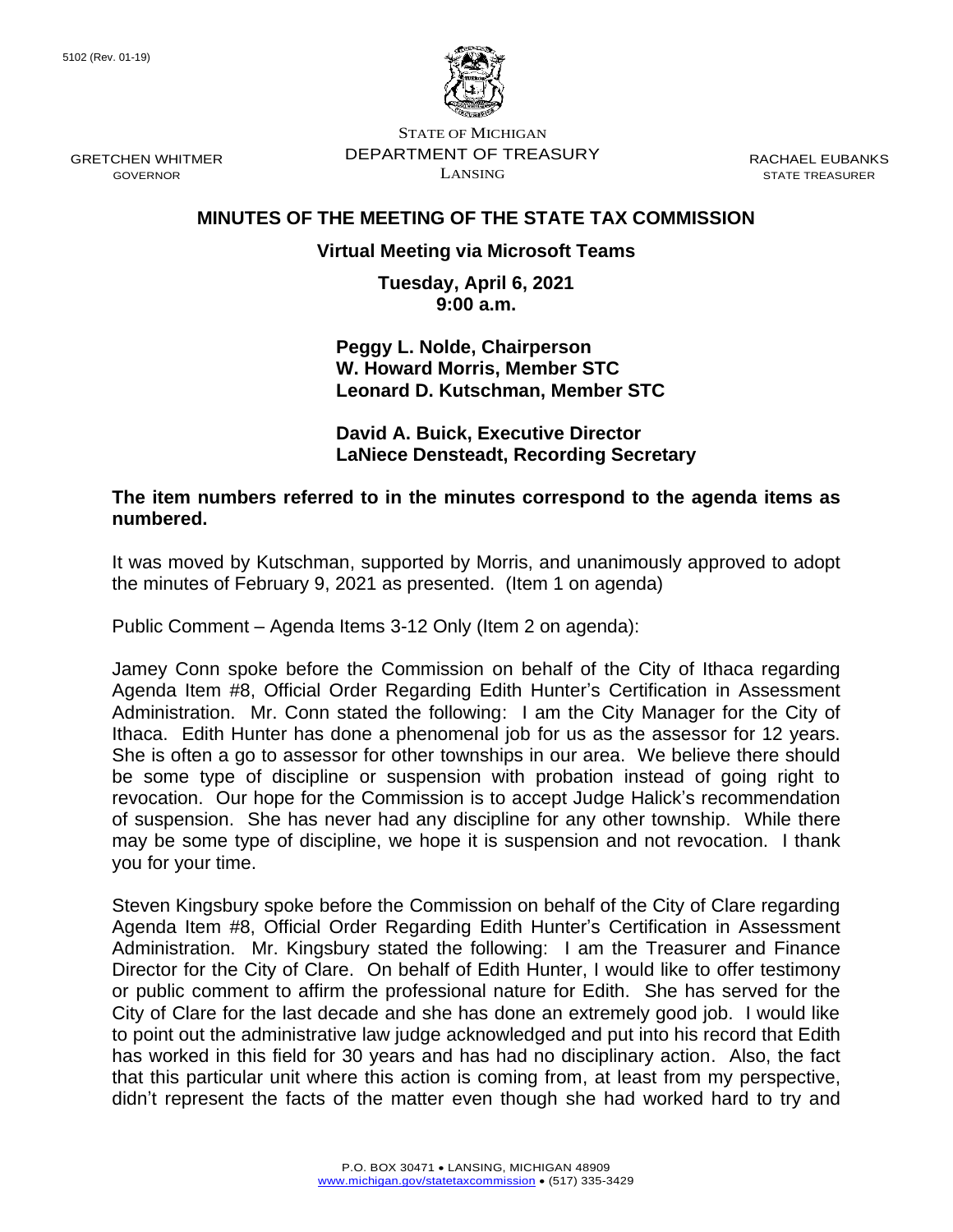resolve them after finding them. The township has made the decision to renew her contract indicating satisfaction with her progress and that's when medical issues evolved within her family, resulting in the death of her father, her mother, and the stroke of her husband. These things are all outside of her control. As I said before she has served over 30 years in many communities very well with no disciplinary action and no issues. From our perspective she is an outstanding assessor and there should not be any action against her at all. If anything has to be done a mild suspension is all I feel, and our community feels is warranted.

It was moved by Kutschman, supported by Morris, and unanimously approved the 2021 Values for DNR PILT Properties. (Item 3 on agenda)

It was moved by Morris, supported by Kutschman, and unanimously approved to adopt the staff recommendation regarding the 2021 Cap Rates for Railroads and Carlines for State Assessed Property. (Item 4 on agenda)

It was moved by Kutschman, supported by Morris, and unanimously approved to adopt the 2021 State Average Tax Rate. (Item 5 on agenda)

It was moved by Morris, supported by Kutschman, and unanimously approved to adopt the Taxable Status Codes for CAMA Data Standards. (Item 6 on agenda)

It was moved by Kutschman, supported by Morris, and unanimously approved to adopt the staff recommendation regarding West Bloomfield Township, Oakland County request for approval of percentage reductions in taxable value for the poverty exemption under MCL 211.7u. (Item 7 on agenda)

It was moved by Morris, supported by Kutschman, and unanimously approved to adopt the official order to suspend Ms. Edith Hunter's certificate in assessment administration #R-6426 for three years starting from the effective date this order is issued and entered. Ms. Hunter shall not act as assessor of record for any local assessing unit during the three-year suspension period. While under suspension, Ms. Hunter shall fully participate in and successfully complete the Michigan Advanced Assessing Officer (MAAO) program, which includes timely submission of all assignments and passing the exams. Prior to release of suspension, Ms. Hunter shall reappear before the Assessor Discipline Advisory Committee (ADAC). (Item 8 on agenda)

It was moved by Kutschman, supported by Morris, and unanimously approved to adopt the official order to certify and return the 2019 Assessment Roll for Seville Township, Gratiot County. (Item 9 on agenda)

It was moved by Kutschman, supported by Morris, and unanimously approved to adopt the staff recommendation on the Re-certifications and New Certifications of Computerized Tax Rolls for the following: (Item 10 on agenda)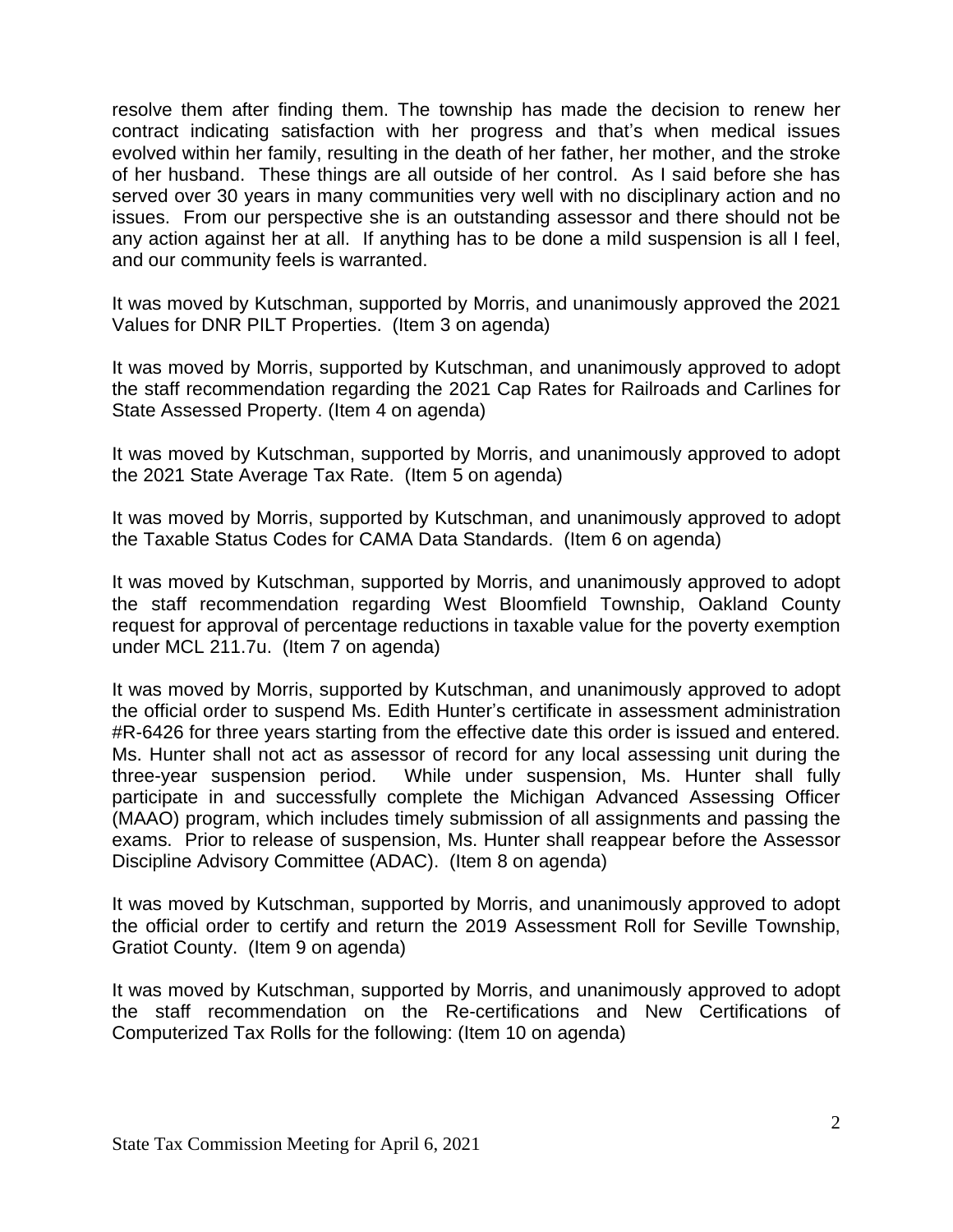These certifications will expire on **May 1, 2024**.

#### **New Certifications**:

**Bay County** Bangor Township

#### **Benzie County**

Blaine Township Gilmore Township Lake Township **Platte Township** 

**Calhoun County** City of Albion

**Grand Traverse County** Peninsula Township

**Houghton County** City of Houghton

**Kent County** Village of Casnovia

**Missaukee County** Holland Township

**Muskegon County**

City of Montague **Village of Casnovia** 

**Ontonagon County** Bohemia Township

#### **Recertification's:**

### **Allegan County**

City of Holland

#### **Alcona County**

Millen Township

#### **Berrien County**

City of Benton Harbor City of Bridgman City of Buchanan City of Coloma City of New Buffalo **City of Niles** City of St. Joseph City of Watervliet Bainbridge Township **Baroda Township** Benton Township Berrien Township Bertrand Township Buchanan Township Chikaming Township Coloma Township Galien Township Hagar Township Lake Charter Township Lincoln Township New Buffalo Township Niles Township

Gustin Township **Harrisville Township**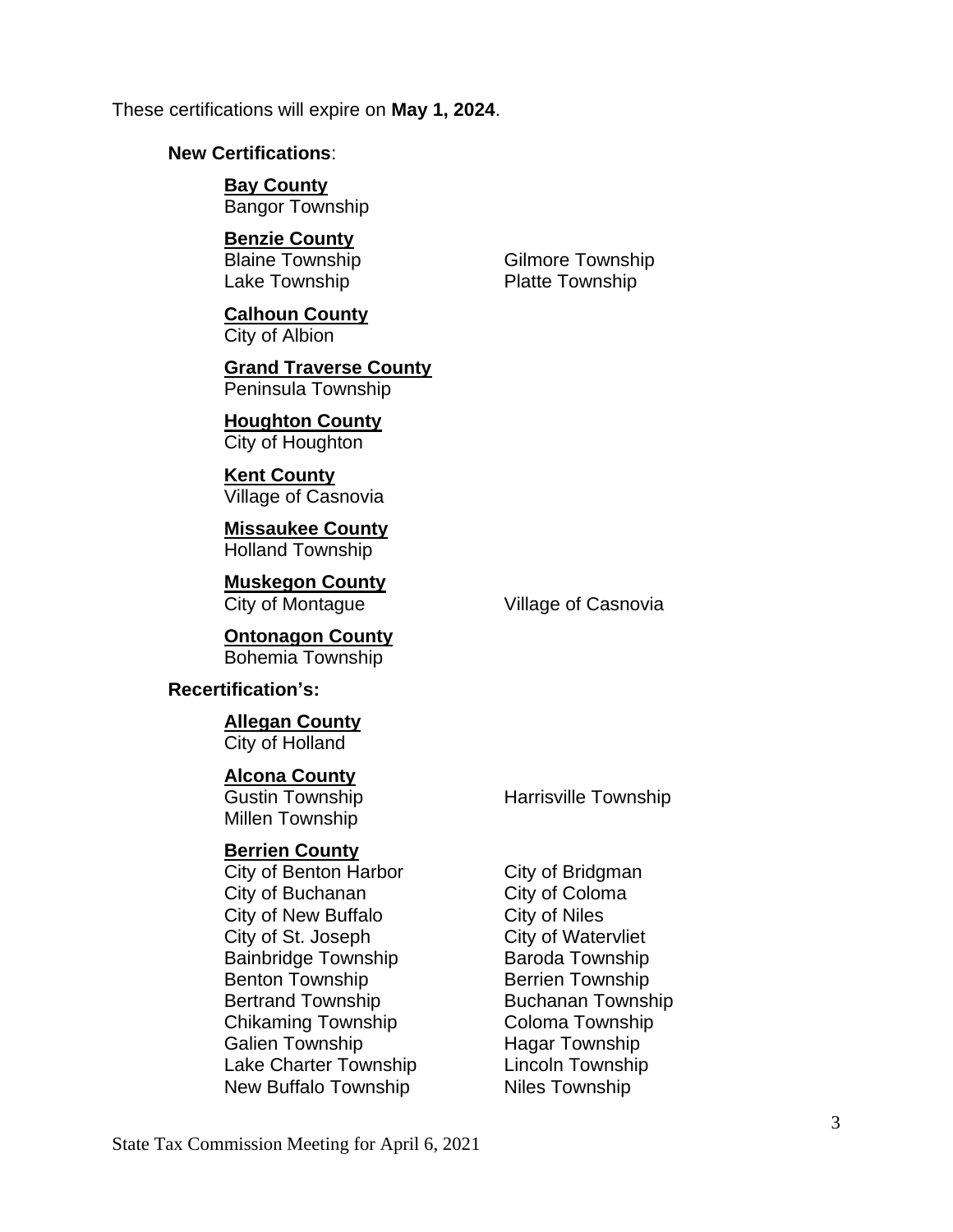Watervliet Township **Weesaw Township** 

**Calhoun County** Eckford Township

**Genesee County** City of Flushing **Atlas Township** 

**Grand Traverse County** Blair Township Garfield Township Long Lake Township **Peninsula Township** Union Township

**Ingham County** Vevay Township

**Iosco County** City of East Tawas

**Kent County** City of Kentwood City of Lowell Solon Township

**Leelanau County** Leelanau Township

**Livingston County** City of Howell **Deerfield Township** 

**Macomb County** City of Roseville

**Mason County** City of Scottville

**Menominee County** City of Menominee

**Montcalm County**

Bushnell Township **Day Township** Pierson Township

## **Monroe County**

City of Luna Pier **Ash Township** Bedford Township Berlin Township Ida Township **Raisinville Township** Summerfield Township

Oronoko Township **Pipestone Township** Royalton Township St. Joseph Township Sodus Township Three Oaks Township

City of Wyoming Grand Rapids Township

Oceola Township Village of Fowlerville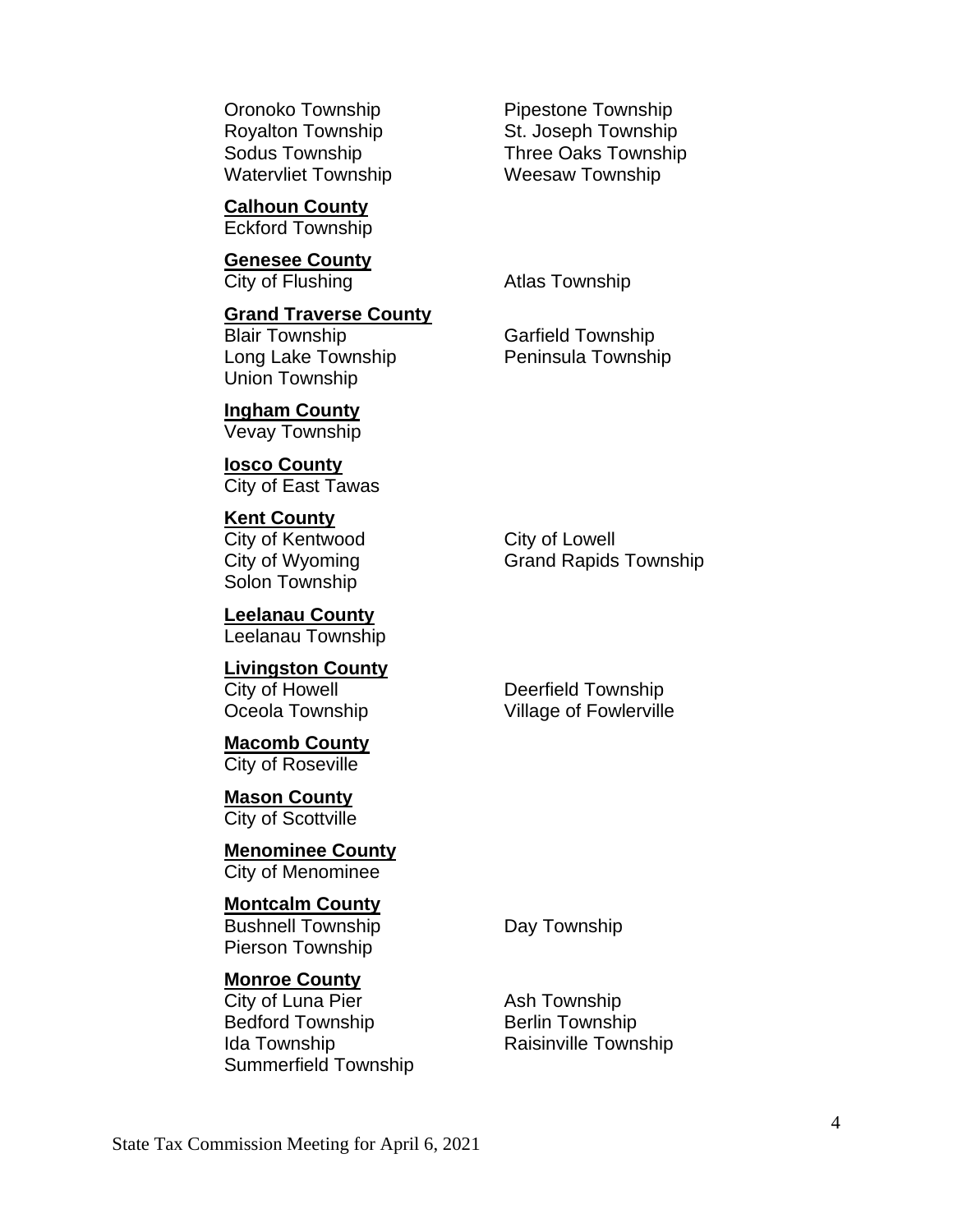### **Muskegon County**

City of Whitehall **Blue Lake Township** Dalton Township **Equality** Equipment Dalton Township Laketon Township Muskegon Township Ravenna Township White River Township Whitehall Township

#### **Oakland County**

City of Farmington Hills City of Northville City of Novi City of Oak Park City of Oak Park City of Rochester Hills City of Royal Oak City of Troy City of Walled Lake Independence Township West Bloomfield Township Village of Ortonville Oceana County Pentwater Township

City of Muskegon City of North Muskegon City of Norton Shores City of Roosevelt Park Casnovia Township Cedar Creek Township Fruitland Township Fruitport Charter Township

**Otsego County**

#### **Ottawa County**

City of Coopersville City of Grand Haven City of Holland **Park Township** Spring Lake Township

### **Sanilac County**

City of Brown City City City of Croswell City of Marlette **Argyle Township** Austin Township **Buel Township** Delaware Township **Forester Township** Fremont Township **Lamotte Township** Sanilac Township Speaker Township Wheatland Township

### **Wayne County**

City of Northville

Bagley Township **Hayes Township** 

It was moved by Morris, supported by Kutschman, and unanimously approved to adopt the staff recommendation on the Re-certifications and New Certifications of Computerized Assessment Rolls for the following: (Item 11 on agenda)

These certifications will expire on **May 1, 2024**.

### **New Certifications**:

## **Calhoun County**

City of Albion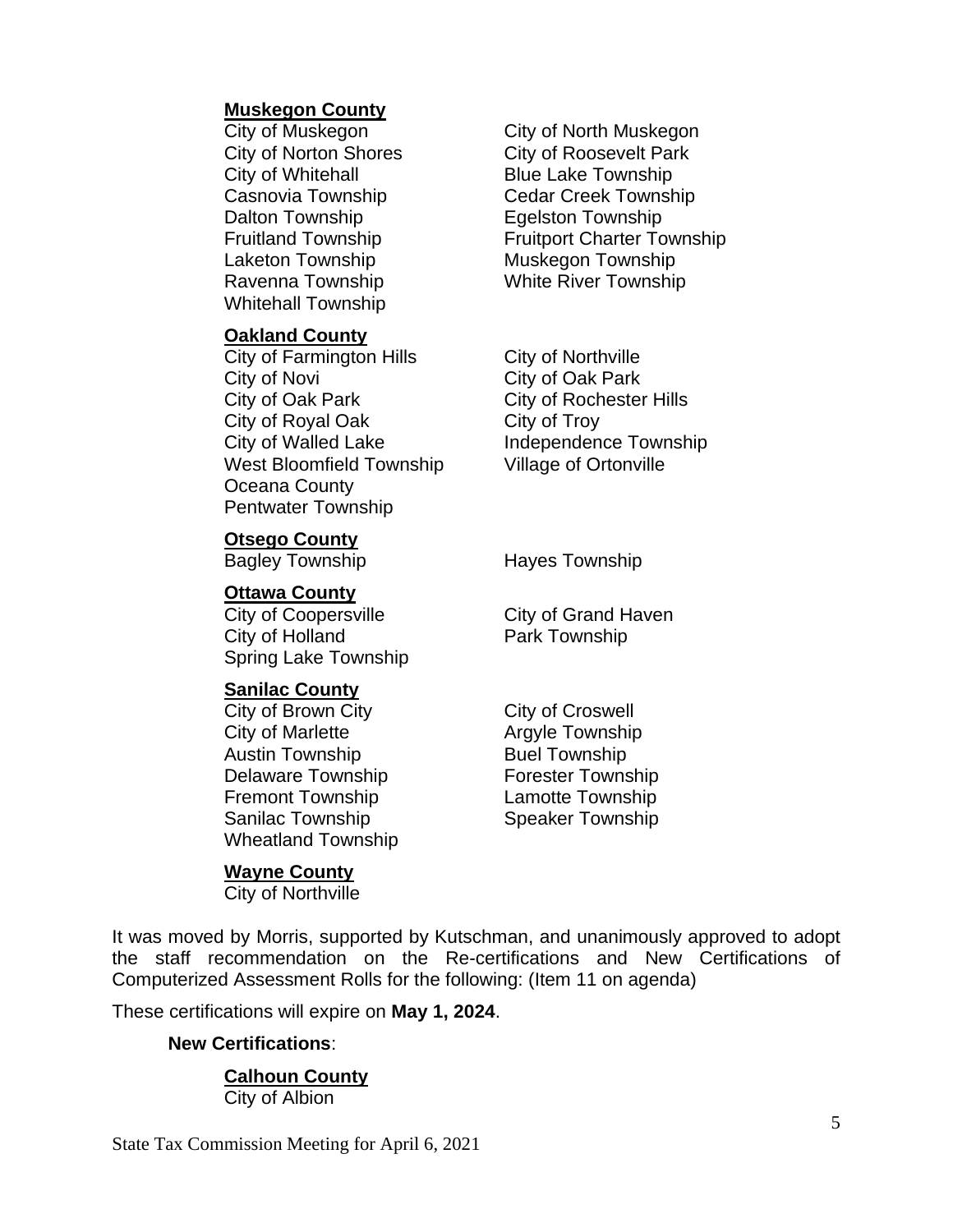**Gratiot County** City of St. Louis

**Kent County**

**Keweenaw County** Allouez Township

**Lapeer County** Lapeer Township

**Macomb County** Chesterfield Township

**Mecosta County** Morton Township

**Muskegon County** Fruitland Township

**Oakland County** Brand Township

**Recertifications:**

**Cheboygan County**

City of Cheboygan Aloha Township Benton Township Hebron Township Inverness Township Mullett Township

**Clare County** Garfield Township

**Delta County** Brampton Township

**Dickinson County** Norway Township

**Genesee County** City of Fenton City of Flint City of Grand Blanc City of Linden

Atlas Township Flint Township

**Grand Traverse County** City of Traverse City

**Gratiot County** City of Alma

**Houghton County** Adams Township Franklin Township

Sparta Township Tyrone Township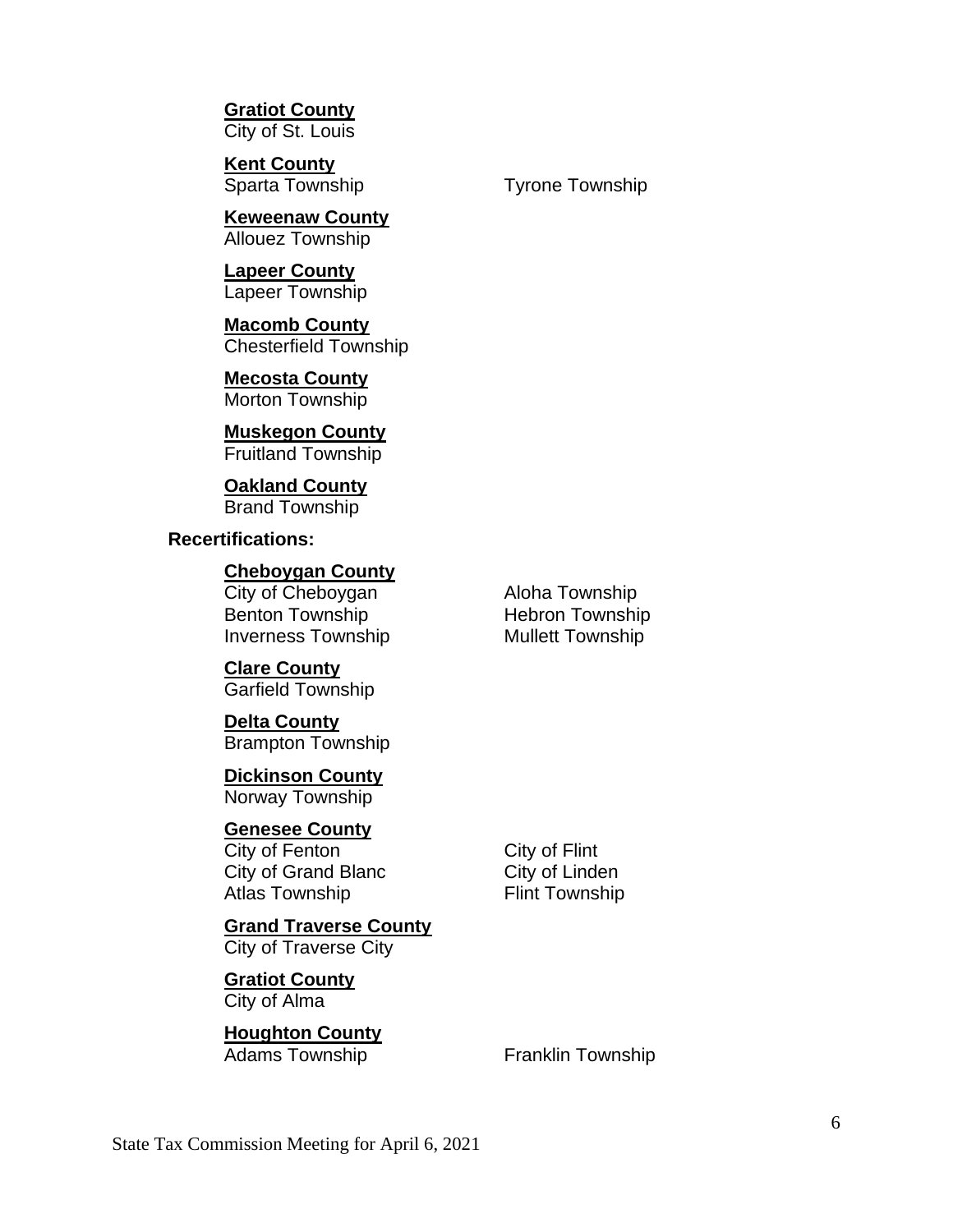**Isabella County** City of Mount Pleasant

**Jackson County** Spring Arbor Township

**Kent County** City of Kentwood City of Lowell Algoma Township

**Leelanau County** City of Traverse City

**Menominee County**

City of Stephenson Cedarville Township Daggett Township Faithorn Township Gourley Township **Holmes Township** Ingallston Township Lake Township Meyer Township Nadeau Township

**Monroe County**

City of Monroe

# **Muskegon County**

City of Muskegon Heights Whitehall Township

## **Ottawa County**

Georgetown Township

# **Wayne County**

Brownstown Township

Spalding Township Stephenson Township

The Commission received for informational purposes only an update on the Solar Panel Ad Hoc Committee. The Solar Committee members met virtually during January, February, and March in order to review the current multiplier tables, discuss taxpayer and local unit valuation issues, research treatment of solar facilities in other states and examine publications from nationally recognized scientific organizations. As part of the data gathering process, the committee developed a request for input and sent the request to eighteen organizations. As of April 6<sup>th</sup>, 2021, five organizations have responded to the request for input. In addition to the request for input, the committee hosted an educational presentation on the solar industry as well as the section, development, installation process for large-scale solar projects. The committee continues to work through the plan adopted by the Commission at the February 9, 2021 STC meeting, including working with CoreLogic / Marshall & Swift and other vendors regarding cost information for the solar facility components. (Item 12 on agenda)

It was moved by Morris, supported by Kutschman, and unanimously approved to adopt the staff recommendations on the **Special Exemptions Agenda**. (Item 13 on agenda) (Special [Exemptions Agenda Link\)](https://www.michigan.gov/documents/treasury/13_Exemptions_Special_Items_Agenda_720814_7.pdf)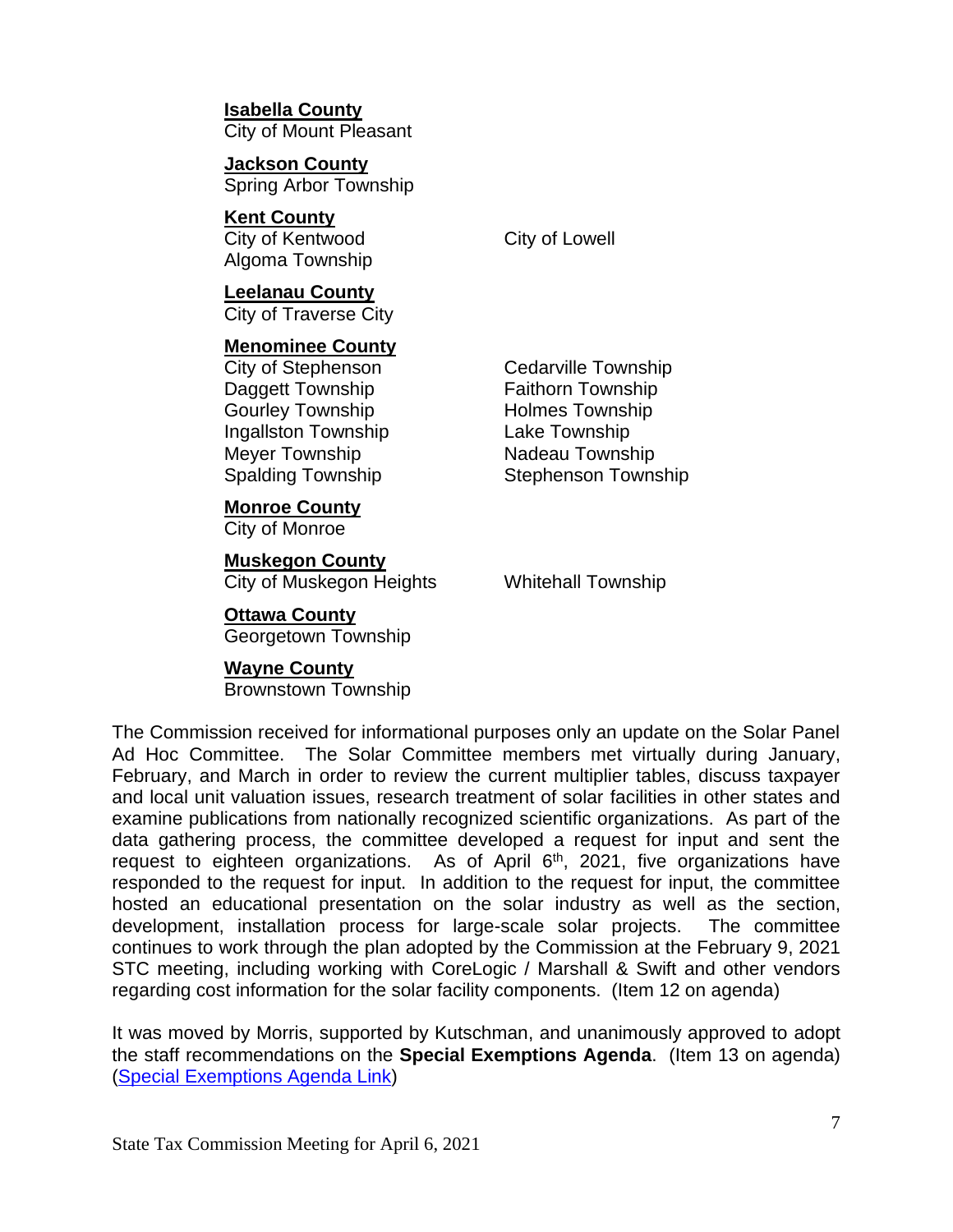It was moved by Kutschman, supported by Morris, and unanimously approved to adopt the staff recommendations on the **Exemptions Agenda**. (Item 14 on agenda) [\(Exemptions Agenda Link\)](https://www.michigan.gov/documents/treasury/14_Exemptions_Agenda_720815_7.pdf)

It was moved by Kutschman, supported by Morris, and unanimously approved to adopt the MCL 211.154 petitions on the **Concurrence Agenda**. (Item 15 on agenda) [\(Concurrence Agenda Link\)](https://www.michigan.gov/documents/treasury/15_Concurrence_Agenda_720816_7.pdf)

It was moved by Kutschman, supported by Morris, and unanimously approved to adopt the MCL 211.154 petitions on the **Special Items Agenda**. (Item 16 on agenda) [\(Special Items Agenda Link\)](https://www.michigan.gov/documents/treasury/16_154_Special_Items_Agenda_720818_7.pdf)

It was moved by Kutschman, supported by Morris, and unanimously approved the following MCL 211.154 petitions as a **concurrence**, initially noticed as a nonconcurrence. (Item 17 on agenda)

## **Greenleaf Township, Sanilac County**

**154-20-0475** THUMB MRI LLC 130-900-000-125-00 PERSONAL PROPERTY

2018 AV from \$186,100 to \$30,600 TV from \$186,100 to \$30,600 2019 AV from \$171,900 to \$33,300 TV from \$171,900 to \$33,300 2020 AV from \$157,600 to \$33,200 TV from \$157,600 to \$33,200

It was moved by Kutschman, supported by Morris, and unanimously approved to adopt all other MCL 211.154 petitions. (Item 17 on agenda) [\(NonConcurrence Agenda Link\)](https://www.michigan.gov/documents/treasury/Agenda_-_April_-_NonConcurrence_for_Minutes_721835_7.pdf)

Public Comment (Item 18 on agenda):

No member of the public wished to speak at public comment.

The May 10, 2021 Commission meeting is scheduled to take place at the Okemos Conference Center in the Okemos A & B Rooms, 2187 University Park Drive, Okemos. In order to limit the spread of COVID-19, the meeting may be held virtually via Microsoft Teams. In the event the meeting is held virtually, a video and audio link to the meeting will be posted on the State Tax Commission's website at [www.michigan.gov/statetaxcommission](http://www.michigan.gov/statetaxcommission) one week prior to the meeting.